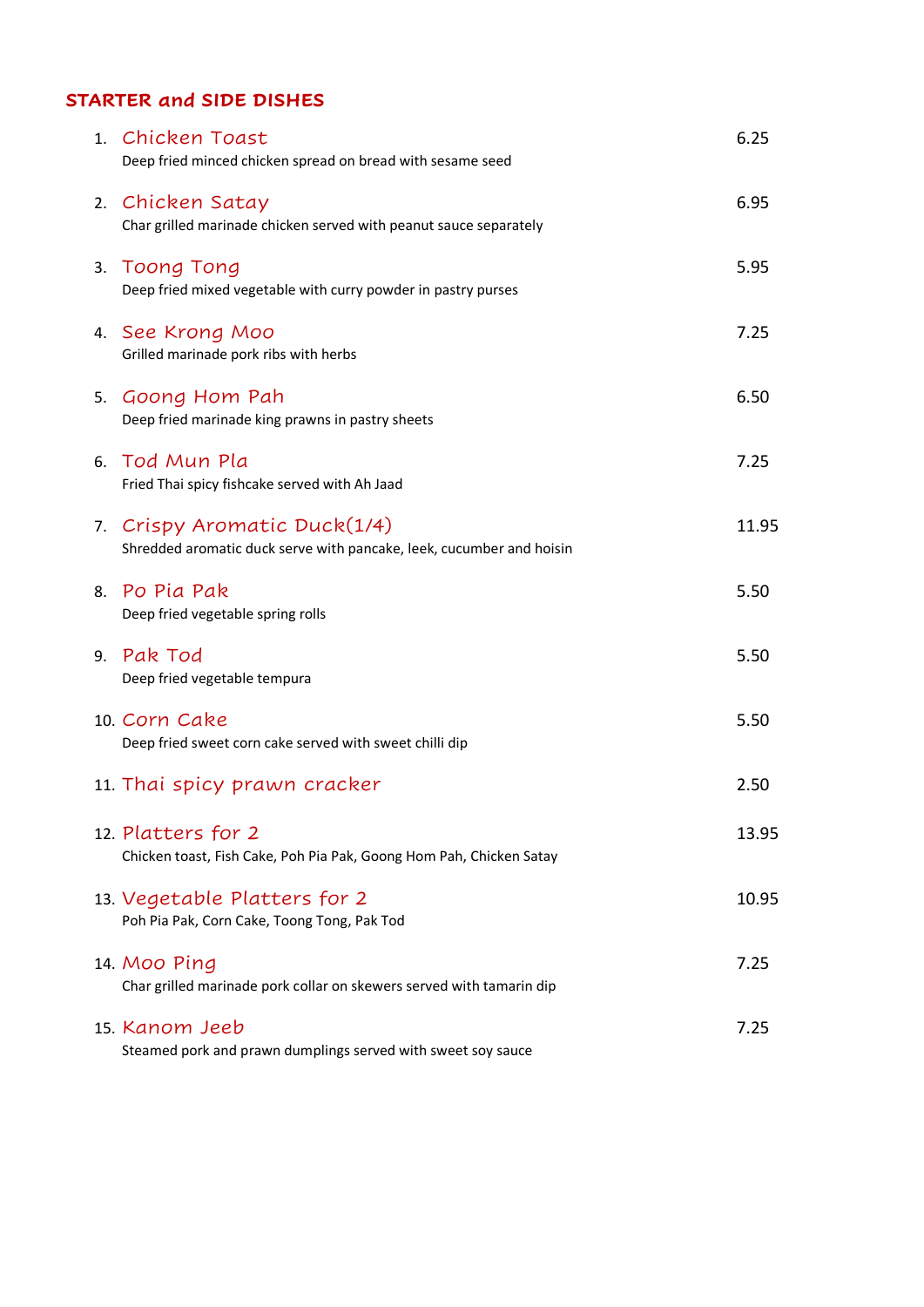#### **SOUP**

#### 20. Tom Yum

Traditional thai spicy and sour famous soup, flavoured with galangal, lime leaf, lime juice, lemon grass, coriander and milk Mushroom 6.25 / Chicken 6.50 / Prawn 7.25 / Seafood 7.50

#### 21. Tom Kah

Similar taste and ingredient to Tom Yum but milder and cooked with Coconut milk Mushroom 6.25 / Chicken 6.50 / Prawn 7.25 / Seafood 7.50

#### 22. Poh Taek 7.50

Spicy and sour clear soup with prawn, squid, mussel and holy basil

# 23. WonTon Soup 6.95

Clear soup with pork wonton and Chinese leaf

# **SALAD**

| 30. Som Tum                                                    |                            | 8.25  |  |
|----------------------------------------------------------------|----------------------------|-------|--|
| Spicy thai famous green papaya salad                           |                            |       |  |
| $31.$ Laab                                                     |                            |       |  |
| Spicy and sour salad E-Saan style                              | Minced pork                | 9.50  |  |
|                                                                | Minced chicken             | 8.50  |  |
|                                                                | Minced beef                | 10.95 |  |
| 32. Yum Nuea                                                   |                            | 15.95 |  |
| Spicy and sour Grilled sliced sirloin salad                    |                            |       |  |
| 33. Nam Tok                                                    |                            |       |  |
| Spicy and sour salad E-Saan style                              | Sliced grilled sirloin     | 15.95 |  |
|                                                                | Sliced grilled pork collar | 12.95 |  |
| 34. Plah Goong                                                 |                            | 12.95 |  |
| Spicy Grilled king prawns salad with chilli oil and thai herbs |                            |       |  |
| 35. Yum Talay                                                  |                            | 12.95 |  |
| Thai traditional spicy salad with king prawn, squid and mussel |                            |       |  |
| 36. Gado Gado                                                  |                            | 7.95  |  |
| Fresh and boiled vegetable served with peanut dressing, tofu   |                            |       |  |
| And hardboiled egg                                             |                            |       |  |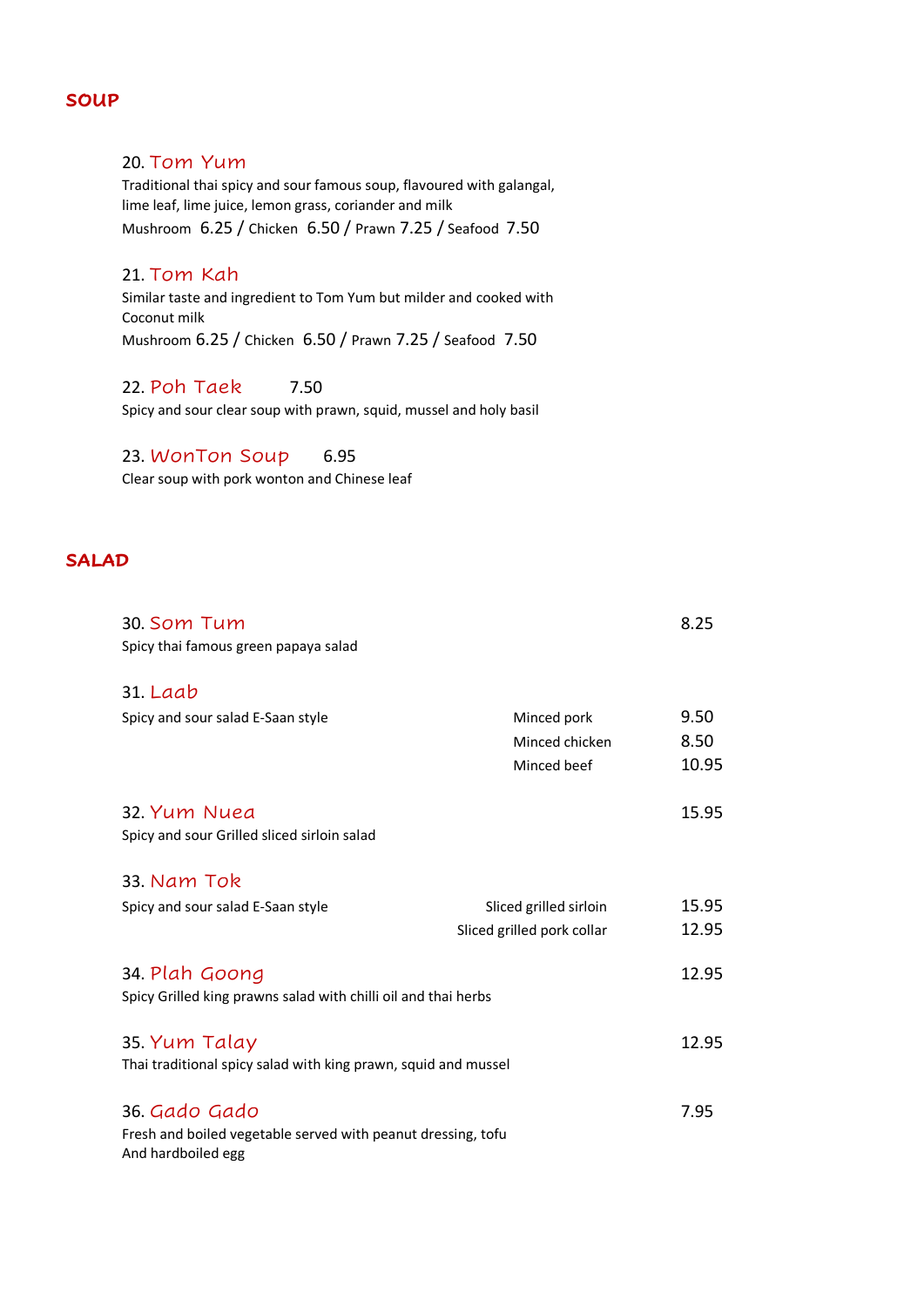## **CURRY**

#### 40. Green Curry

Thai famous traditional curry with vegetable Tofu 8.50 / Chicken 9.50 / Beef 10.95 / Prawn or Duck 11.50

#### 41. Red curry

Similar to green curry but cooked with red chilli paste Tofu 8.50 / Chicken 9.50 / Beef 10.95 / Prawn or Duck 11.50

#### 42. Pa Naeng Curry

Rich and spicy thai curry with lime leaf Tofu 8.50 / Chicken 9.50 / Beef 10.95 / Prawn or Duck 11.50

#### 43. Massaman Curry

Rich and mild southern style curry with potato Tofu 8.50 / Chicken 10.50 / Beef , Prawn or Duck 12.95 / Lamb shank 16.95

#### 44. Jungle Curry (Kaeng Pah)

Clear and spicy from chilli and herbs curry with holy basil Tofu 8.50 / Chicken 9.50 / Beef 9.95 / Prawn or Duck 11.50

#### 45. Yellow Curry

Rich and mild flavoured with curry powder, potato, tomato and onion Tofu 8.50 / Chicken 9.50 / Beef 10.95 / Prawn or Duck 11.50

## **STIR FRIED**

## 50. Pad Kraprow Stir fried with garlic, chilli, long bean, onion, pepper and holy basil Tofu/Chicken/Pork 9.95 / Beef 10.95 / Prawn,Duck 12.95 / Seafood 14.95

#### 51. Pad King Tao See

Stir fried with black bean, ginger, onion, pepper Tofu/Chicken/Pork 8.25 / Beef 8.95 / Duck,Prawn 12.95 / Seafood 13.95

#### 52. Priew Waan

Stir fried with sweet & sour sauce Tofu/Chicken/Pork 8.25 / Beef 8.95 / Duck, Prawn 12.95 / Seafood 13.95

#### 53. Kratiem Prik Thai

Stir fried with mushroom, garlic and black pepper Tofu/Chicken/Pork 8.25 / Beef 8.95 / Duck, Prawn 12.95 / Seafood 13.95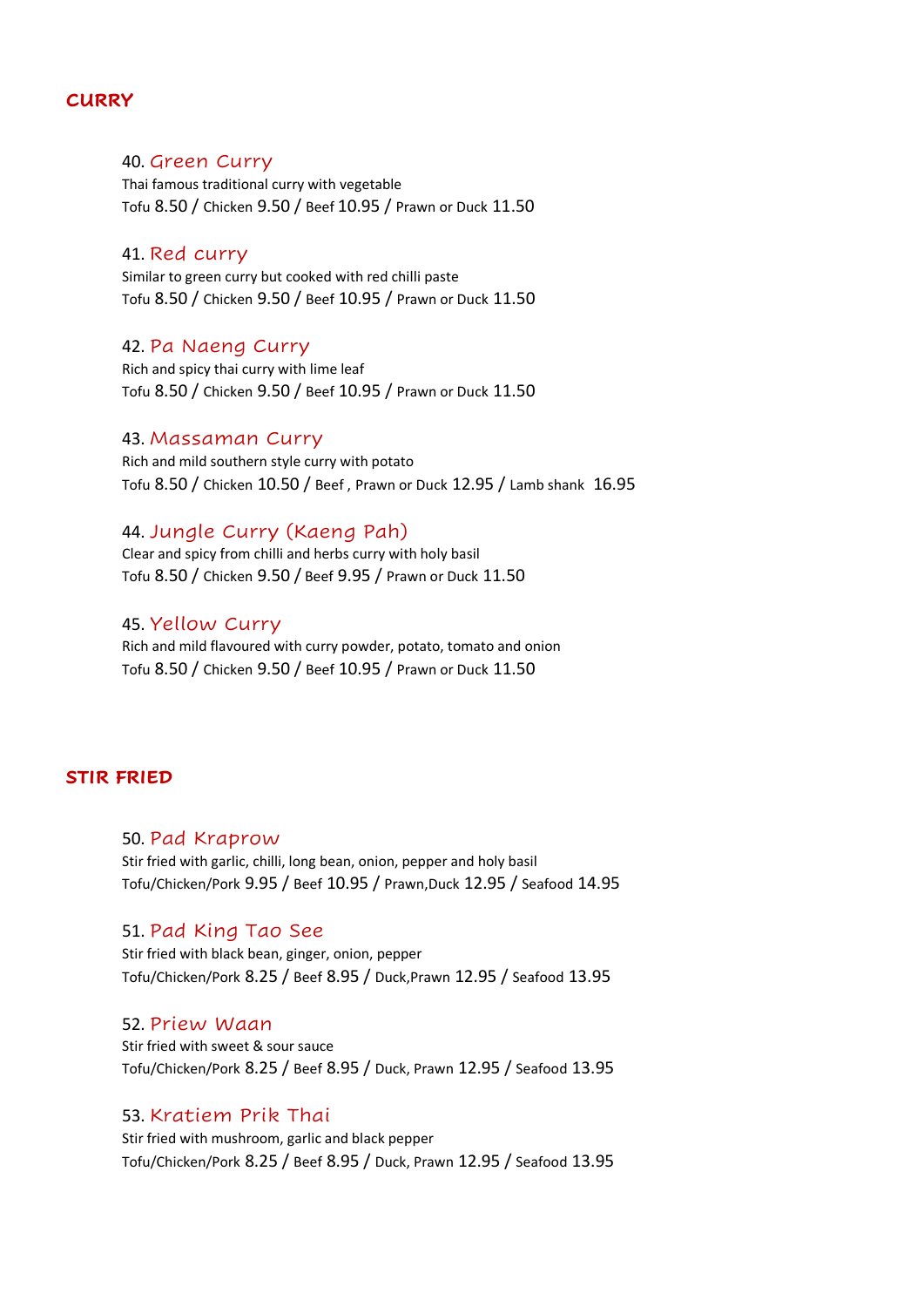## 54. Pad Nam Mun Hoi

Stir fried with vegetable and oyster sauce Tofu/Chicken/Pork 8.25 / Beef 8.95 / Duck, Prawn 12.95 / Seafood 13.95

### 55. Pad Med Ma Maung

Stir fried with vegetable and cashew nuts Tofu/Chicken/Pork 9.25 / Beef 9.95 / Duck, Prawn 12.95 / Seafood 13.95

# 56. Talay Pad Shah

Stir fried prawns, squid and mussel with garlic, chilli, lime leaf, finger root, Pepper corn and holy basil 14.95

### 57. Talay Pad Pong Ka Ree

Stir fried prawn, squid and mussel with celery, spring onion and curry powder 14.95

## 58. Pad Ped Yang

Stir fried roasted sliced duck breast with chilli paste and milk and sweet basil 13.95

## **VEGETABLE**

| 60. Pad Ma Kuea<br>Light batter aubergine with egg stirfried with garlic, chilli and holy basil | 7.25 |
|-------------------------------------------------------------------------------------------------|------|
| 61. Pak Boong<br>Stir fried morning glory with chilli and salted bean                           | 8.25 |
| 62. Pad Pak<br>Stir fried mixed vegetable with oyster sauce                                     | 5.95 |
| 63. Pad Broccoli<br>Stir fried broccoli with oyster sauce                                       | 5.95 |
| 64. Pad Ka Lam<br>Stir fried Thai sweet white cabbage with salted bean                          | 5.95 |
| 65. Pad Tua Ngok<br>Stir fried beansprout with spring onion and oyster sauce                    | 5.95 |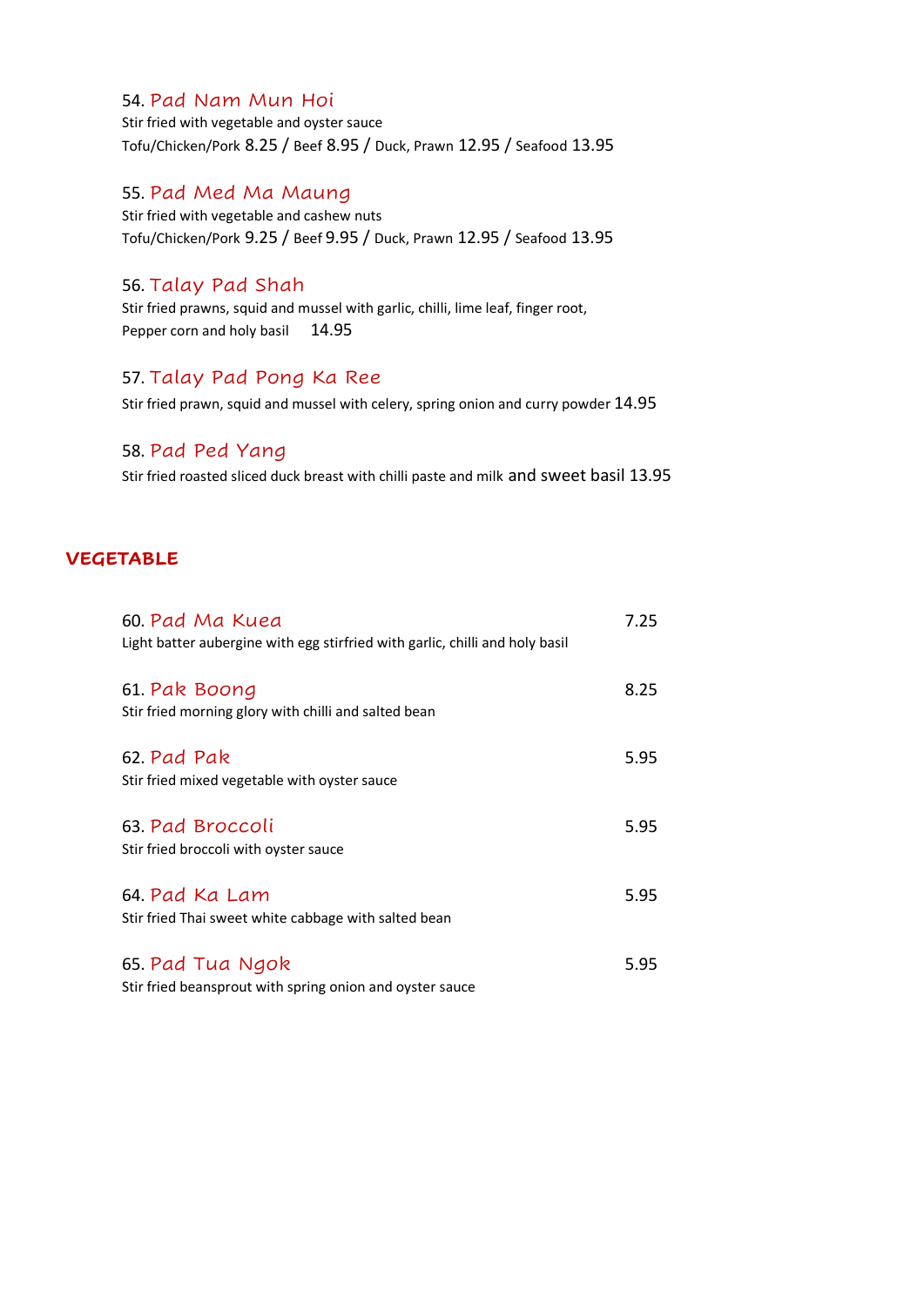## **CHEF RECCOMMENDED**

#### 70. Weeping Tiger 15.95

Char grilled marinade sirloin served vegetable and spicy tamarin dip

#### 71. Ped Prik Hom 13.95

Sliced roasted duck breast topped with fine chopped ginger, coriander and chilli sauce

### 72. Ped Ma Kam 13.95

Sliced roasted duck breast topped with tamarin sauce

# 73. Pla Raad Prik 11.95

Crispy deep fried fillet tilapia topped with sweet chilli sauce

# 74. Pla Nueng Ma Now 13.95

Steamed fillet seabass with chilli, garlic, lime, coriander and ginger

# 75. Pla Samun Prai 14.95

Crispy fried fillet seabass topped with mint and lemongrass spicy salad and cashewnuts

76. Koh Moo Yang 12.95 Grilled marinade pork collar served with spicy tamarin sauce